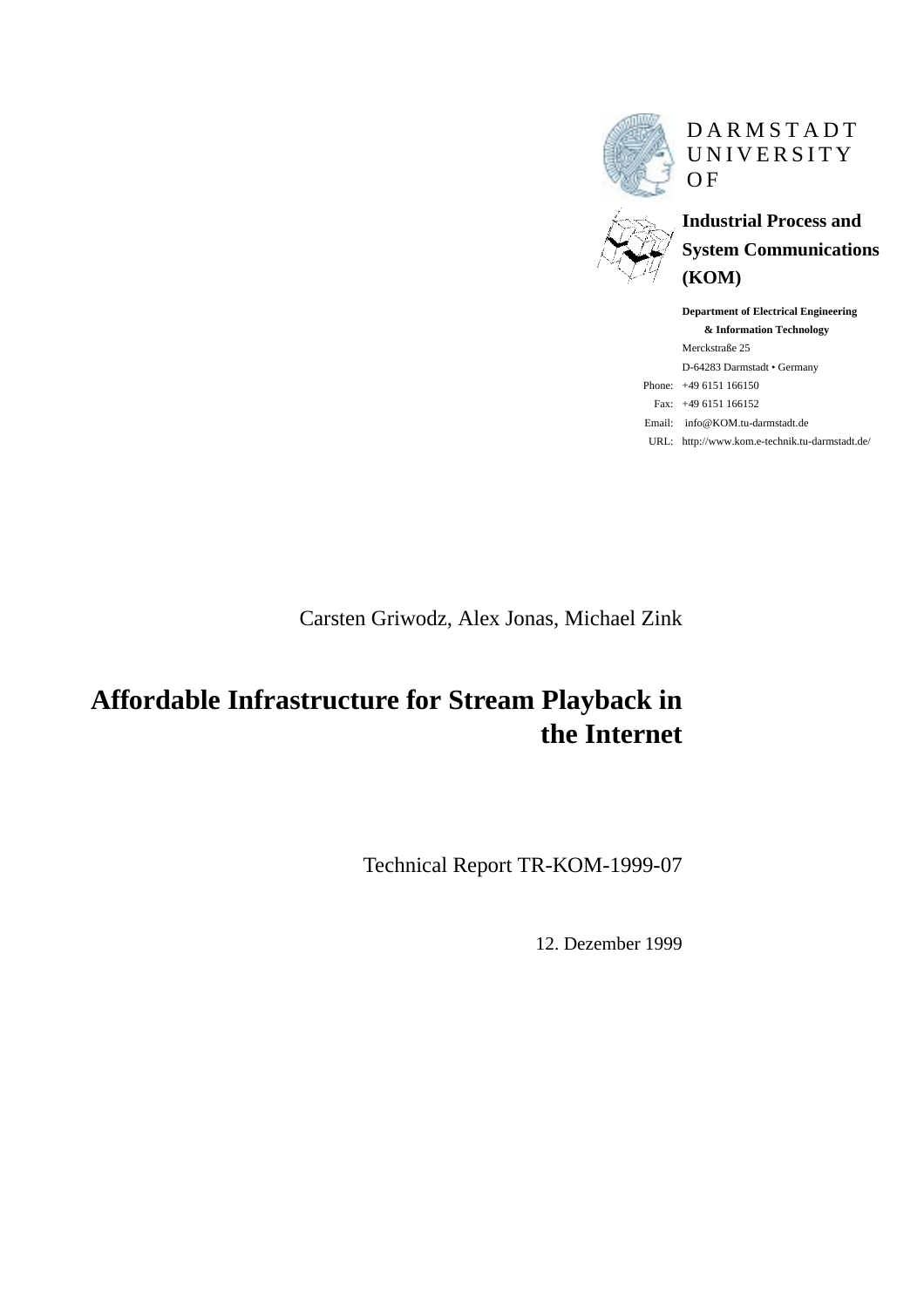# **Affordable Infrastructure for Stream Playback in the Internet**

*Carsten Griwodz, Alex Jonas, Michael Zink*

KOM - Industrial Process and System Communications Dept. of Electrical Engineering & Information Technology Darmstadt University of Technology Merckstr. 25 • D-64283 Darmstadt • Germany

*{Carsten.Griwodz, Alex.Jonas, Michael.Zink}@kom.tu-darmstadt.de*

#### **Abstract**

The increasing amount of audio-visual (AV) content that is offered by web sites leads to a network bandwidth and storage capacity problem. Caching is one of the techniques that can ease this problem. But even in a caching system the distribution of data (i.e. the AV content) should be bandwidth-efficient in order to preserve the advantages of caching. Furthermore the delivery to the end-user must regard the restrictions implied by real-time data.

This paper describes LC-RTP, an efficient and simple reliable multicast protocol that complies with RTP ([\[\[SCF+96\]\]\)](#page-17-0). LC-RTP provides lossless transmission of AV content into cache servers and concurrently, realtime delivery to end-users using multicast. It achieves reliability by detecting loss of data and requesting retransmissions after the main session. Therefore the sender transmits the packets with some additional information and listens after the session for any loss requests of the receivers. The retransmission requests list contains ranges of byte counts which can be sent immediately after the main session regarding a sender-defined strategy. This ensures a minimal traffic increase because the transmission of the AV content and any caching will take place while the end-user is served, so dedicated transmissions to the cache are unnecessary. Support for multicast in the distribution system ensures that all cache servers of a multicast group can cache an AV content while transmitting it to a consumer. Whether a server caches a content or not depends on a caching strategy that is chosen independently.

The paper presents a consistent protocol set by combining LC-RTP with the protocols RTSP and SDP that are used for stream control.

#### **Keywords**

Video Streaming, RTP Extensions, Caching.

#### **1 Introduction**

The increasing interest in transmitting audio-visual data over the Internet shows that streaming is becoming an important application. The huge amount of data in streaming media systems leads to network bandwidth and storage capacity problems. Another problem is the response time, which should be minimal in order to preserve the attractiveness of it. Considering these restrictions and problems it would be advantageous to support such streaming operations with a generic distributed infrastructure, probably implemented by hierarchically arranged proxy caches. A new and popular content could be cached by nodes close to the customer and served to the end-users with low latency, avoiding the use of network resources upstream from the cache server. In this way resources can be used carefully and efficient.

Since network bandwidth is a scarce resource (and we follow the assumption that it will always become scarce again soon after an infrastructure enhancement) and limits the number of concurrent streams

This work is supported in part by a grant of: Volkswagen-Stiftung, D-30519 Hannover, Germany.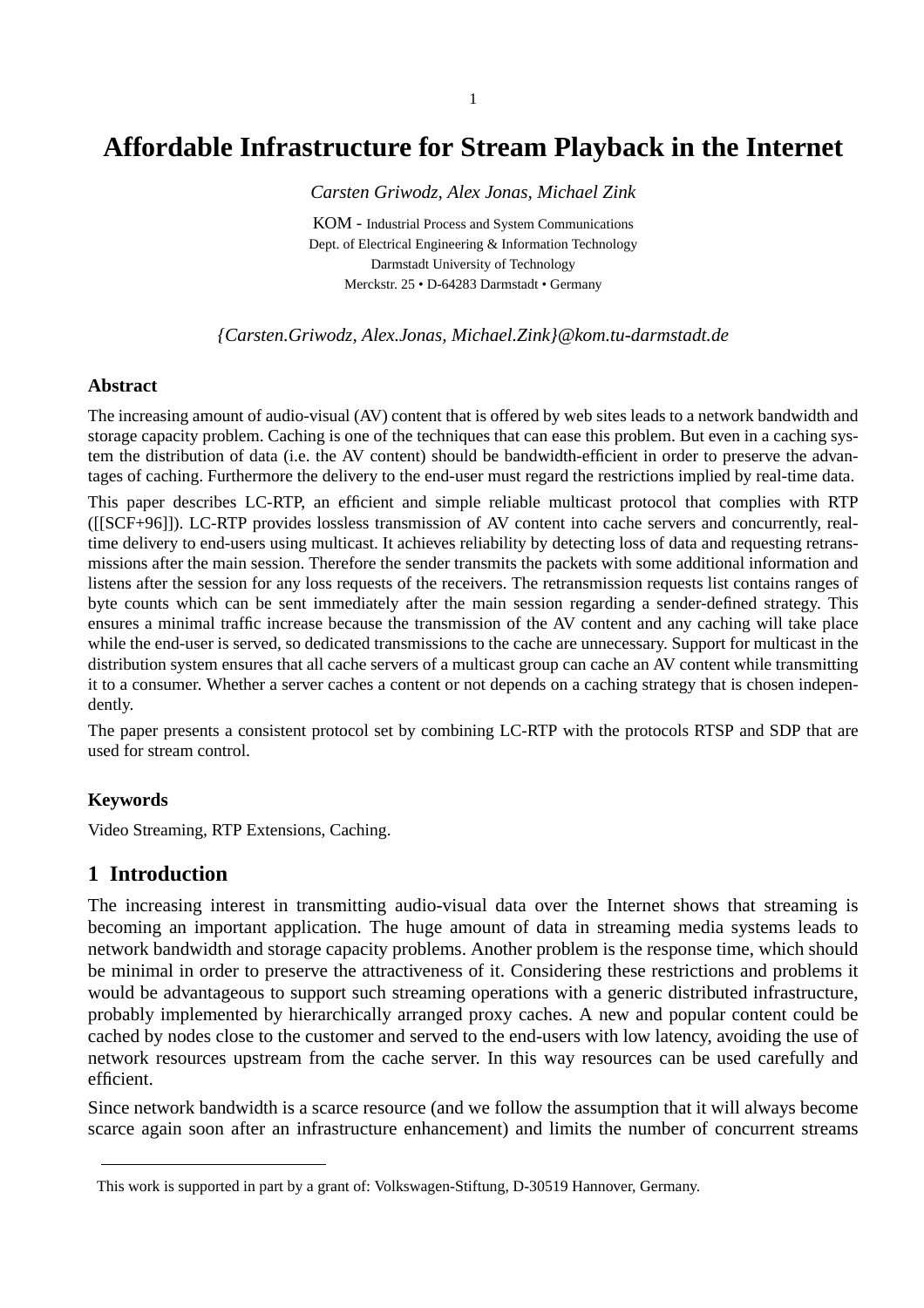(=end-user requests) any unnecessary traffic should be suppressed. Therefore dedicated cache server update transmissions should not be used; rather the caches should receive the content while an end-user located downstream from the cache is served, which is further described as write-through. Furthermore this data transmission could be done via multicast, in order to efficiently update cache servers of a multicast group. Obviously the cache updating mechanism should be reliable in order to have complete and correct copies of the content in each cache server, otherwise errors will be reproduced when the content is streamed from the cache server to the client.

Another problem for the distribution of AV content is the fact that it must be transmitted in real-time. Thus delivery mechanism should care about end-to-end delay, quality of service and the sequence order of the packets. This implies that a client can not wait for any resent packets instead of displaying the current data, so the normal data flow must persist and any retransmission must happen aside of the normal data flow.

A further problem is the resource usage in the cache server itself. The retransmission and storage mechanism should work efficiently without wasting any resources. This means that any extensive buffer usage should be forbidden and the data should be stored efficiently on disks.

This paper describes our protocol set for streaming media delivery. It focuses on LC-RTP, an RFCcompliant extension to RTP for reliable file transfer that requires no infrastructure modifications except on the servers and caches. LC-RTP provides lossless transfer of real-time data by using loss collection (LC). The sender sends RTP-packets via multicast to all receivers (clients and cache servers) in the multicast group. If a cache server detects a packet loss during the transmission it will be memorized in a list. At the end of the streaming session the sender transmits an end packet and all servers that are caching the video from this multicast transmission request the missing parts from the sender. The sender retransmits all missing blocks and waits until no more packets are requested. As the lists are sent with a random delay after the end packet and only one list per server is created, no flooding of the sender will occur.

Based on our own implementation of LC-RTP we did some tests to show that LC-RTP works reliable and perfoms as least as well as tcp-based tranportation protocols.

# **2 Caching**

Caching is a technique that is used in many different ways to improve the efficiency of a system. It is well known and has been used for a long time to improve memory and disk access in computer systems. In recent years a multitude of caching techniques have been used to improve access time in the web (e.g. [\[\[BDH94\]\], \[](#page-16-0)[\[Wes96\]\]\).](#page-17-0)

The performance of a cache depends on the implemented strategies that are responsible for the maintenance of the stored data, as it is typically not affordable to install storage space that can hold all available data. Since most of the existing algorithms for web-caching are designed for optimized access to many small data objects [\[\[Tew98\]\]](#page-17-0) it must be examined whether these algorithms are also feasible for AV content. Factors that should be taken into account for streaming media caching are the age of the content, its popularity [\[\[GBW97\]\],](#page-16-0) time dependent popularity (hour, day, week) and the size of the file.

A major difference in caching of typical web content up to now and caching for streaming media is the size of data that must be stored and the ratio of storage space to cached items' sizes. On web caches usually large numbers of small files (HTML files of some kbytes) are stored which is different to video caching where one cached item has the size of a least one Gbyte (e.g. 90 minutes of an MPEG-1 movie  $\Rightarrow$  1 Gbyte). Caused by the size of the files that have to be cached, many more files can be stored on a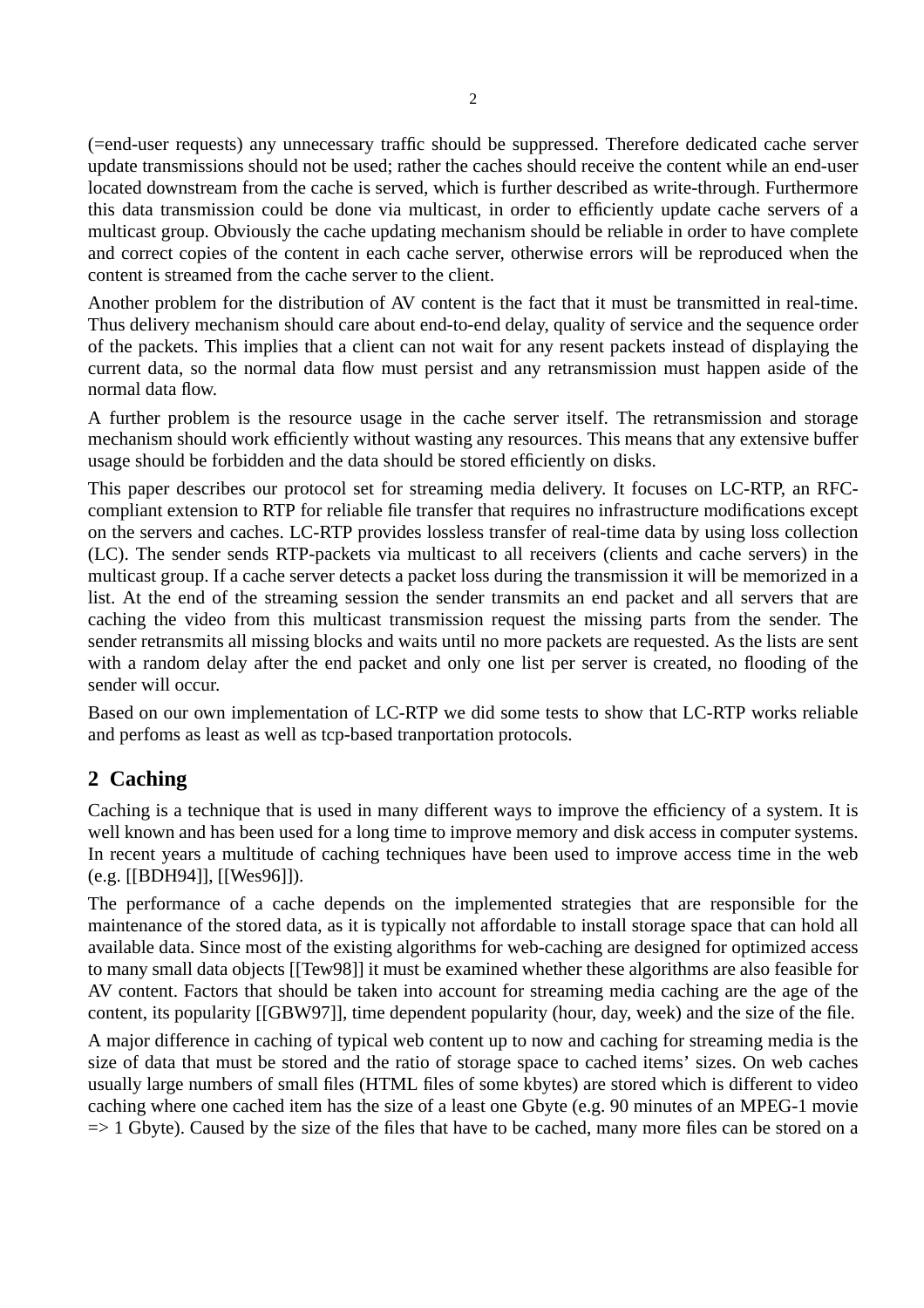standard web cache than on an AV cache. The large difference between the size of the files also influences the network load and the time that is needed for storing a single item. We have concluded that standard web caching and AV caching have different properties and existing web caching algorithms are not generally applicable to VoD systems.

One possible caching structure which is from our point of view a starting point for further investigations is presented in chapter 3 but we also think that an ideal strategy might have a different layout.

If a client requests an AV content it will be processed by the nearest cache server, leading to a quick response time and less network load in case that the requested content is stored in this cache. In this way further access to the network and other cache servers is not necessary. If the AV content is not present at the first level, than the request is processed by higher levels of the cache hierarchy, consuming more and more resources. An efficient caching algorithm in the distribution system would offer the possibility to increase the overall performance of a system with minimal financial efforts.

## **3 Protocol Set for Streaming Media**

The separation of control and data protocols is a principle approach that has been implemented in Internet video streaming protocols for years, without much consideration about the reasons. Certainly, Distributed Storage Media Command and Control (DSM-CC, [\[\[ISO96\]\]\)](#page-16-0) is multiplexed in MPEG-2 transport streams, but in on-demand systems this is usually a multiplexing step that is independent from the video stream. The amount of feedback about the stream quality that is transported with the data stream differs from one protocol to another, sometimes stream setup and QoS negotiation are handled in-band with the data stream, but control information such as stream location is exclusively transferred out-of-band.

Recently, the term "HTTP streaming" has been coined. Basically, this is an HTTP GET request for a video file, but the server can draw conclusions about the client actions from the behavior of the TCP stack; this can be considered *implicit signalling* of the control information. It allows the server to determine Start, Pause and Stop actions, and it allows scaling of the content based on the throughput that is experienced at the sender side. The use of TCP makes it non-scalable, but with a different transport protocol, it may be.

We have decided not to work on the latter approach. First of all, the separation of control and data protocols allows the adoption and adaptation of existing protocols. The second reason is that it is also technically favorable because of its modularity. Besides, multiplexing at the network level is always possible, as demonstrated by MPEG-2.

In the Internet, one a set of protocols is currently adopted -partially or completely- by companies in their products for streaming media (Apple, Real Networks, SUN, IBM, Cisco, FVC.com, ...). These protocols are the combination of RTSP/SDP for stream control and RTP/RTCP for streaming. External means are used to locate such content (web pages, email, SAP) and to embed it into multimedia presentations (SMIL, [[\[Hos98\]\]\).](#page-16-0)

#### **RTSP/SDP**

The Real Time Streaming Protocol (RTSP, [\[\[SRL98\]\]](#page-17-0)) is an IETF RFC that is supposed to be used in conjunction with various other protocols. Its functionality is not generic but rather concentrated on stream control. It references elements of HTTP [\(\[\[BFF96\]\]\)](#page-16-0) to which it is weakly related. It can be used with either TCP [\(\[\[Pos81\]\]\)](#page-17-0) or UDP ([\[\[Pos80\]\]\)](#page-17-0) as an underlying transport protocol. The data transfer protocol that is mentioned in the RFC and that interacts most closely with RTSP, is the Real-Time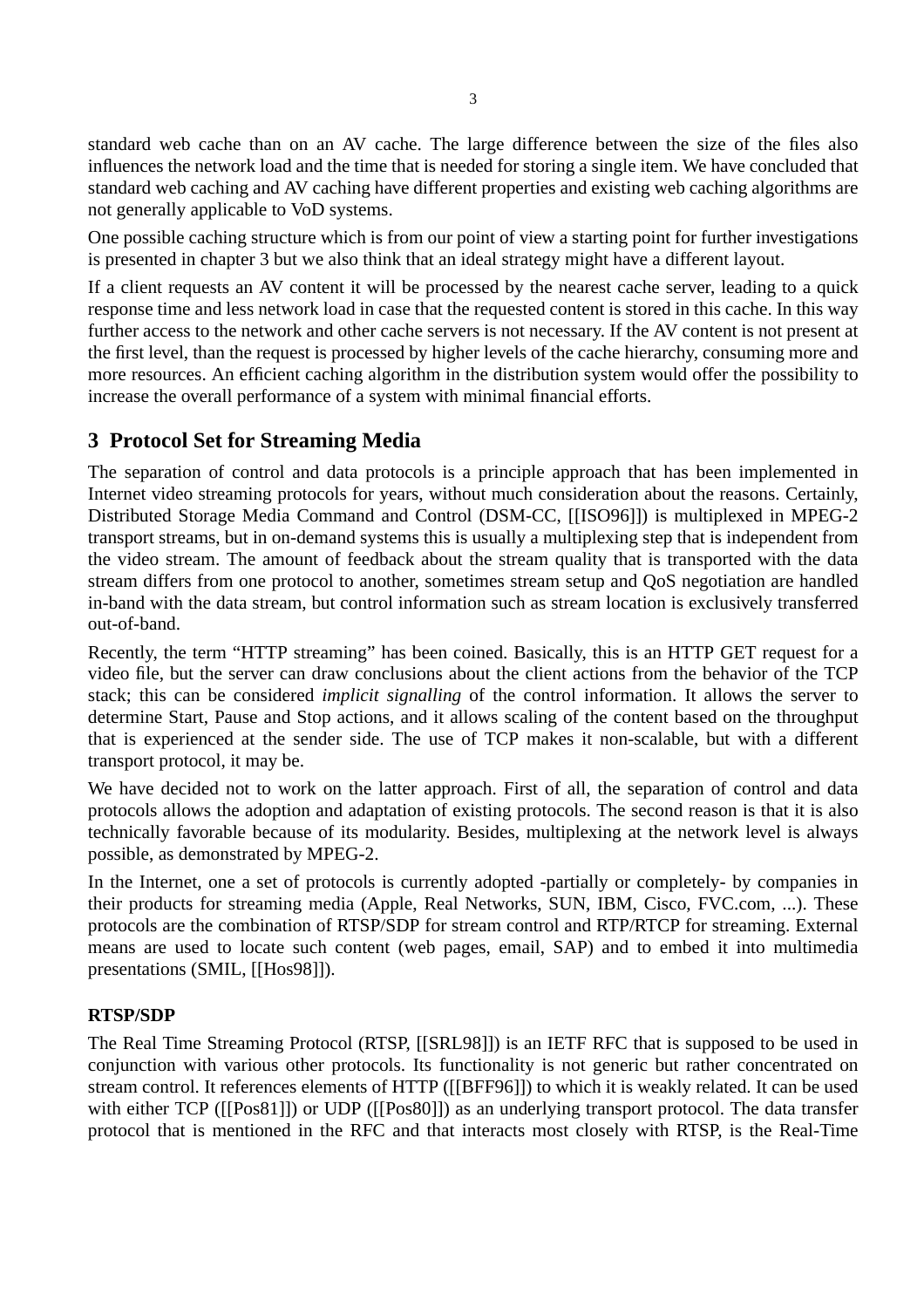Transfer Protocol (RTP, [\[\[SCF+96\]\]\)](#page-17-0). The same approach applies for the session description protocols; although no fixed session protocol is defined, the RFC specifies the interaction with the Session Description Protocol (SDP, [\[\[HaJa98\]\]\).](#page-16-0) The protocol is a text-based protocol that refers explicitly to HTTP in parts of its descriptions, and actually it includes several directives from HTTP instead of redefining them. The functionality added in this way includes proxy-support and authentication.

SDP is originally considered as a companion protocol for SAP, the Session Announcement Protocol. However, besides this mode of distribution for session information, others like download from the web or E-mail distribution are also compatible with this kind of information. Basically, SDP provides a lineoriented syntax to describe a multimedia session in ASCII.

#### **RTP/RTCP**

RTP (Real-time Transport Protocol) was created to transport real-time data over the Internet. Originally the Internet was created to transport non real-time data belonging to applications like telnet, email, ftp. These applications require correct and complete data transmission without any time restrictions which is given by the TCP/IP protocol. TCP for example has mechanisms to guarantee the correct, complete delivery of data. In contrast to this VoD or other real-time applications make specific time restrictions on how the data is delivered. Internet telephony, MBone-conferences and all video- and audio conferences can not or not satisfactory be realized with the usual protocols. RTP provides functionality to realize real-time applications, but it does not provide any time QoS (Quality of Service) guarantees. QoS guarantees have to be provided through underlying protocols like for example RSVP ([\[\[BZB+97\]\]\).](#page-16-0) RTP provides payload type identification, sequence numbering, time-stamping, delivery monitoring and supports multicast if the underlying protocol provides this service.

RTP is a protocol independent format to transmit real-time data. Usually it is used over UDP, as UDP allows multiplexing and does not have any retransmission schemes like TCP. A protocol dependent retransmission mechanism would probably violate the time restrictions. RTP is used together with RTCP (RTP Control Protocol) which allows a quality monitoring of the network connection and has minimal control over the session. Furthermore RTCP can be used to identify the sender. The main task of RTCP is to send periodic control packets to all members of the session using the same distribution mechanisms as the data packets.

We have decided to build on these protocols. The resulting protocol set is listed in Table 1, including the tasks that are handled by each protocol.

| reliable file transfer $\&$ real-time streaming                                                                                                                        |                                                                                                                                                                          |
|------------------------------------------------------------------------------------------------------------------------------------------------------------------------|--------------------------------------------------------------------------------------------------------------------------------------------------------------------------|
| <b>LC-RTP</b><br>• RTP-compatible<br>until RTCP BYE message<br>• use RTP header extensions<br>continuous byte count<br>retransmission after reception<br>of loss lists | <b>LC-RTCP</b><br>RTCP-compatible<br>user application-defined RTCP packets<br>loss-list report receiver -> sender<br>retransmission request<br>after random waiting time |
| stream control $\&$ sequencing                                                                                                                                         |                                                                                                                                                                          |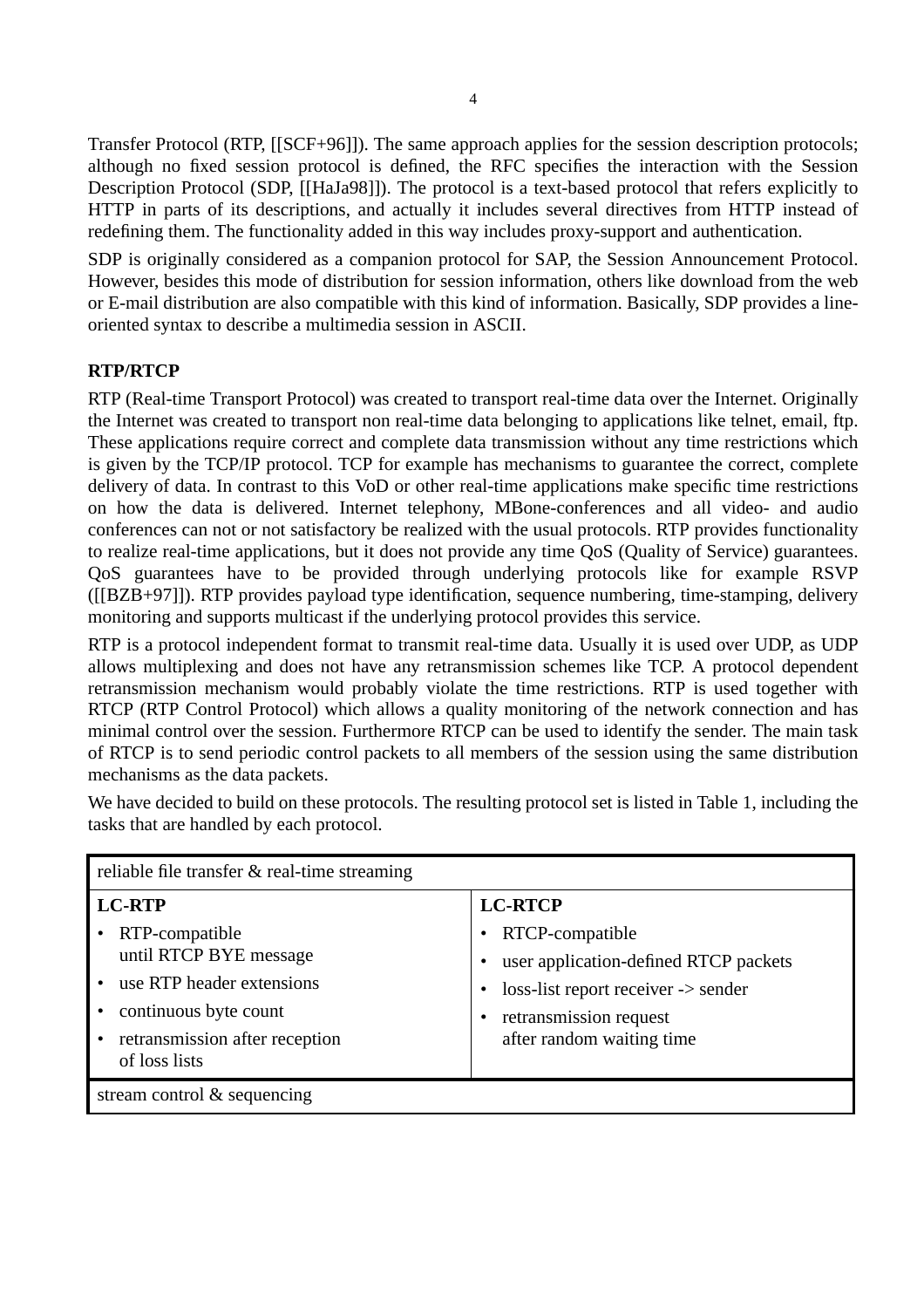| <b>RTSP</b>       | <b>SDP</b>                          |
|-------------------|-------------------------------------|
| standard protocol | standard protocol                   |
| use SDP           | specifies play range                |
|                   | different sources for data segments |

#### **Table 1: Protocol set**

#### **LC-RTP**

RTP with Loss Collections (LC-RTP) implements our idea of a unified protocol for stream transmission that is compatible with RTP, and reliable transfer of content into the cache servers. It solves these problems by making RTP reliable, while the ability is maintained that non LC-RTP capable clients (standard RTP clients) can receive an LC-RTP stream as well.

To describe LC-RTP the transmission process is divided into two parts. The first part works like a regular RTP transmission and ends when end of the content has been transmitted (using the BYE message). The second part follows this BYE message and is used to retransmit all lost data. In this scenario all receivers that are cache servers that have decided to keep the content in the cache, and that have experienced packet loss, will continue to receive packets after the RTP BYE message. [Figure 1](#page-7-0) gives a general overview of the different steps that are executed during a LC-RTP session.

#### **LC-RTCP**

Just as RTP has a companion protocol RTCP for the exchange of information about the data transfer, LC-RTP requires a companion protocol LC-RTCP, which needs to be RTCP-compliant. In applicationdefined RTCP packets, the receivers inform the sender about their losses after the reception of the BYE packet, unless all of its missing packets have earlier been reported by another receiver.

## **4 Reliable Multicast**

The design of a reliable multicast protocol is determined by the requirements of a specific application or area of applications that the protocol is built for. Real-time applications will accept a lossy data flow but they will not accept a significant delay. This implies that data recovery should not interrupt the flow.

Some examples for reliable multicast protocols are SRM (Scalable Reliable Multicast[, \[\[FJL+97\]\]](#page-16-0)), TRM (Transport Protocol for Reliable Multicast, [\[\[SBB+96\]\]\)](#page-17-0), RMTP (Reliable Multicast Transport Protocol, [\[\[LiPa96\]\]\)](#page-17-0) and LRMP (Light-weight Reliable Multicast Protocol as an Extension to RTP, [\[\[Lia98\]\]\)](#page-16-0). TRM and LRMP make similar assumptions about loss detection and repair requests as SRM, so SRM can be discussed as an example for all three protocols. RMTP provides sequenced lossless delivery of bulk data (e.g. Multicast FTP), without regard to any real-time delivery restrictions. It uses a windowed flow control and ACKs for the received packets. This technique allows a reliable transmission, but if packets are lost, the data flow is interrupted because the lost packets are resent immediately by the sender which leads to a non-continuous data stream. So this protocol is not applicable for streaming applications.

SRM is a reliable multicast framework for light-weight sessions and application level framing. It's main objective is to create a reliable multicast framework for various applications with similar needs of the underlying protocol. Each member of a multicast group is responsible for loss detection and repair requests. The repair requests are multicast after waiting a random amount of time, in order to suppress

5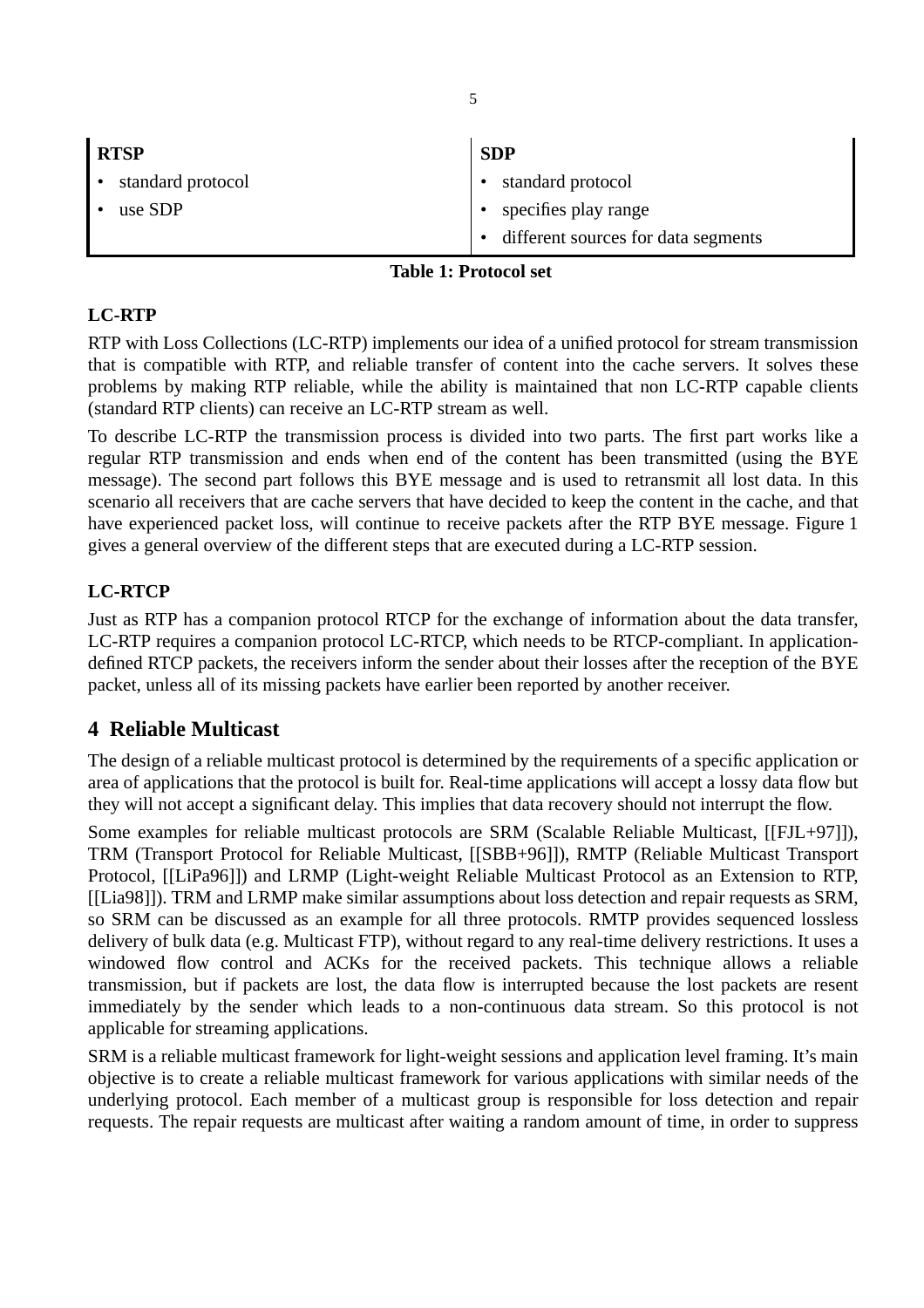<span id="page-6-0"></span>requests from other members sharing that loss. The approach tries to suppress duplicated retransmission requests and duplicated repair packets by randomized timers. As it is possible that the last packet of a session is dropped, every member multicasts a periodic, low rate, session message including the highest sequence number. SRM was tested and implemented in *wb*, a white board application for real-time conferences. It must be mentioned that SRM needs a specific distribution infrastructure which is not widely available in the Internet at the moment.

A third class of reliable multicast protocols are the ones which include FEC (forward error correction) as a technique to achieve reliability [\[\[NBT97\]\].](#page-17-0) Reliable multicast achieved through FEC is also applicable for streaming systems, since usually no retransmissions are necessary during the multicast transmission. The major drawback of this approach is that error correction information appropriate for the client with the worst connection must be included in each multicast packet. This will lead to a higher use of bandwidth thus leading to a reduced connection quality for the clients. In addition a completely new protocol must be built in the case of layered FEC since this model is not compatible with already existing protocols.

With LC-RTP we present a reliable multicast protocol that is applicable for real-time streaming which does not require changes to the infrastructure and which is compatible to standard Internet protocols. It uses an approach that allows a weighted retransmission (sections of the content that are missed by multiple receivers are handled before sections that are reported missing from one receiver only).

# **5 LC-RTP Design**

For usual MBone-conferences with tools like vic ([\[\[McJa95\]\]\)](#page-17-0) and vat the functionality of RTP is sufficient. As video- or audio streams are transmitted and displayed continuously, small losses within the information are of minor significance. It would be more complicated to retransmit lost data, because they might disturb the normal procedure. With respect to a video-transmission the pictures would be displayed incorrectly and the audio be distorted. But there is a difference in using RTP between cache servers. A cached version of the content in the proxy cache should be stored 100% correctly to avoid error propagation towards the client. With the use of standard RTP, information that gets lost during transmission is also lost to the caches. The problem is that these errors would be transmitted with every stream that is forwarded from the cache server to a client. In any case that should be avoided since it has to be regarded as a degradation of the service quality. The amount of errors would be rising as well in a scenario where content is distributed in a multi-level hierarchy by being stream-transmitted from one cache server to another one located further downstream from the original server. During each transmission data can get lost and thus lead to a higher error rate in stored copies.

LC-RTP solves these problems by making RTP reliable, while the ability is maintained that non LC-RTP capable clients (standard RTP clients) can receive an LC-RTP stream as well.

To describe LC-RTP the transmission process is divided into two parts. The first part works like a regular RTP transmission and ends after the transmission of the original content following by the transmission of a BYE message. The second part follows this BYE message and is used to retransmit all lost data. In this scenario the receiver is a cache server that has received a request from a client but that has recognized that the requested content is not stored locally and therefore a request forwarding to the original or to a cache server located upstream towards the original server is performed. Figure LC-RTP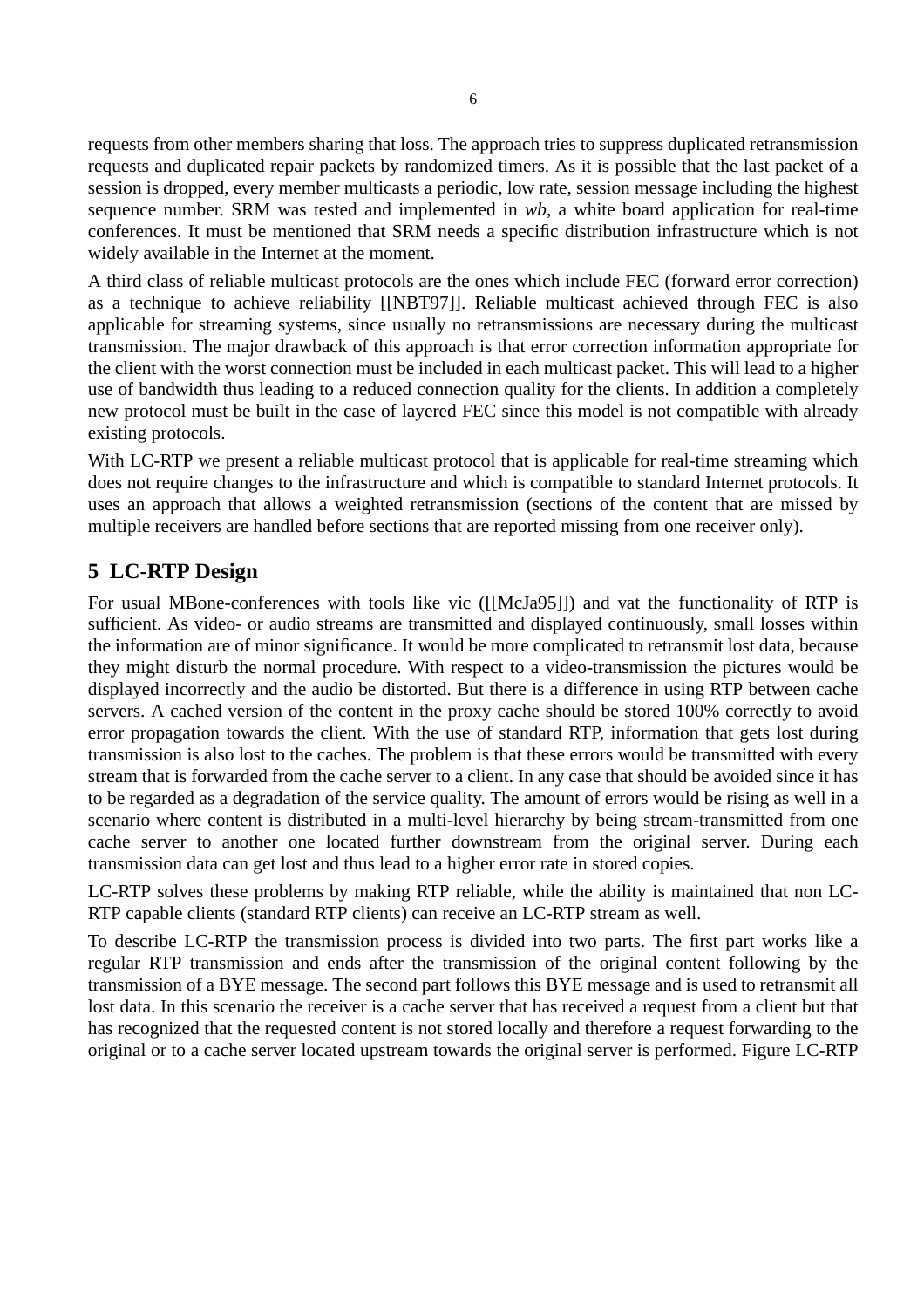<span id="page-7-0"></span>Communication gives a general overview of the different steps that are executed during a LC-RTP session.



*Figure 1:* LC-RTP Communication

To explain the functionality the single steps are described in more detail in the following section.

#### **Actions during the content transmission**

#### • SENDER

The sender streams the content that is requested by a client as a multicast stream to all receivers of a multicast group that includes that client. In order to give the receiver the possibility to reserve exactly the required disk space in case of data loss, it is necessary to send information beyond the regular information of an RTP packet. In our case this consists of a byte count. The sender calculates a byte position of the RTP payload, given as the relative position to the stream start, and transmits this information with the data in an extension of the RTP header. A connection between the byte count and the file position of the stored content is not always necessary but can increase cache performance in conjunction with an appropriate buffering strategy or file system.

If possible the byte count should be included in the packet, because it facilitates the synchronization between byte count and the data which are represented by it. For example if the byte count is sent in an extra packet, or via RTCP, the sequence of the byte count and data packet can be changed, or the byte count packet can get lost. If the receiver gets only the data packet, it does neither know whether any data is lost nor how much data is lost. Thus, it is not possible to write the data to the file without buffering large amounts of data or alternatively, without risking time-confusing repair steps in a later repair phase, because there is no information at which position the data should be written in the file.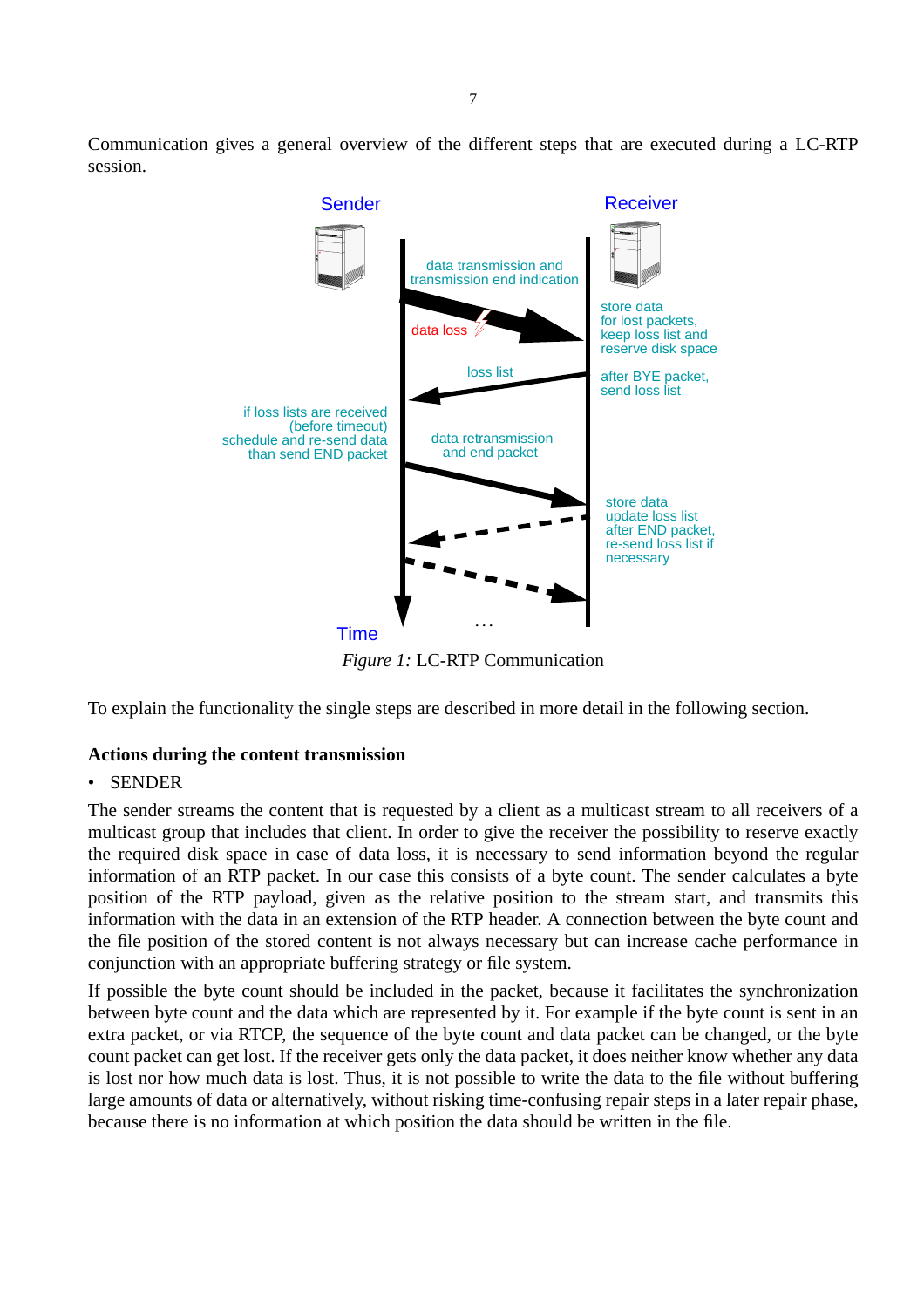The byte count can be implemented as an offset-list. By comparing the byte count with the file position of the portion of data that has already been received, exact loss information can be stored in the offsetlist. When the sender receives the message of losses, the offset-list can be mapped to the file. If the byte count is equivalent to the number of bytes of RTP payload that has been sent through the network, an encoding-independent storage format can be realized. As a consequence it is possible to have different file layouts on the sender- and receiver side. Each cache server implementation has to transform the mapping of the byte count into its own format. For example one cache server implementation stores the file as raw data and another stores some header information with it.



*Figure 2:* LC-RTP byte count supports retransmission

As a consequence of including the byte count in the data packet, and the requirement of servicing regular RTP clients, only an RFC-conforming protocol extension was an option for us; including the byte count in the payload of the packet would cause problems for standard receivers, like most of the clients are.

At the end of the transmission, an end packet is sent including the last byte count, in order to inform the receivers of the normal end of the transmission including information to check whether data preceding the end packet was lost.

With this end packet the sender has transmitted a whole video as a multicast stream.

• RECEIVER

The receiver stores the data and detects a loss by checking the byte count with the last memorized byte count. If a packet loss is detected, the difference between the two byte counts and the length of the actual packet is computed and this computed size can be reserved on the disk for a later insertion of the retransmitted data (see Figure 2). The received payload of the packet is then stored after this reserved gap. Furthermore the loss must be written to a loss list. If no loss is detected the received data is stored on the disk immediately.

Reserving the computed space in the file in case of a loss detection is advantageous be done for several reasons. The first reason is the file system. Most of the existing file systems do not support any efficient insert mechanism, so other mechanisms must be implemented. One conceivable solution would be an index list that contains all the starting points of the packets. With this solution the problem of insertion would be solved, but if a data packet must be searched, a file system seek must performed. As a file system seek consumes plenty of time, it should be avoided. Additionally, either the file system would not behave like a regular file system, or the data would not resemble a regular file.

The solution of reserving the correct amount of space on the hard disk is very simple and efficient, because it preserves the sequential nature of the stored data. And this property is essential for an efficient use of a hard disk, as seeking on a disk importantly diminishes its throughput. Furthermore,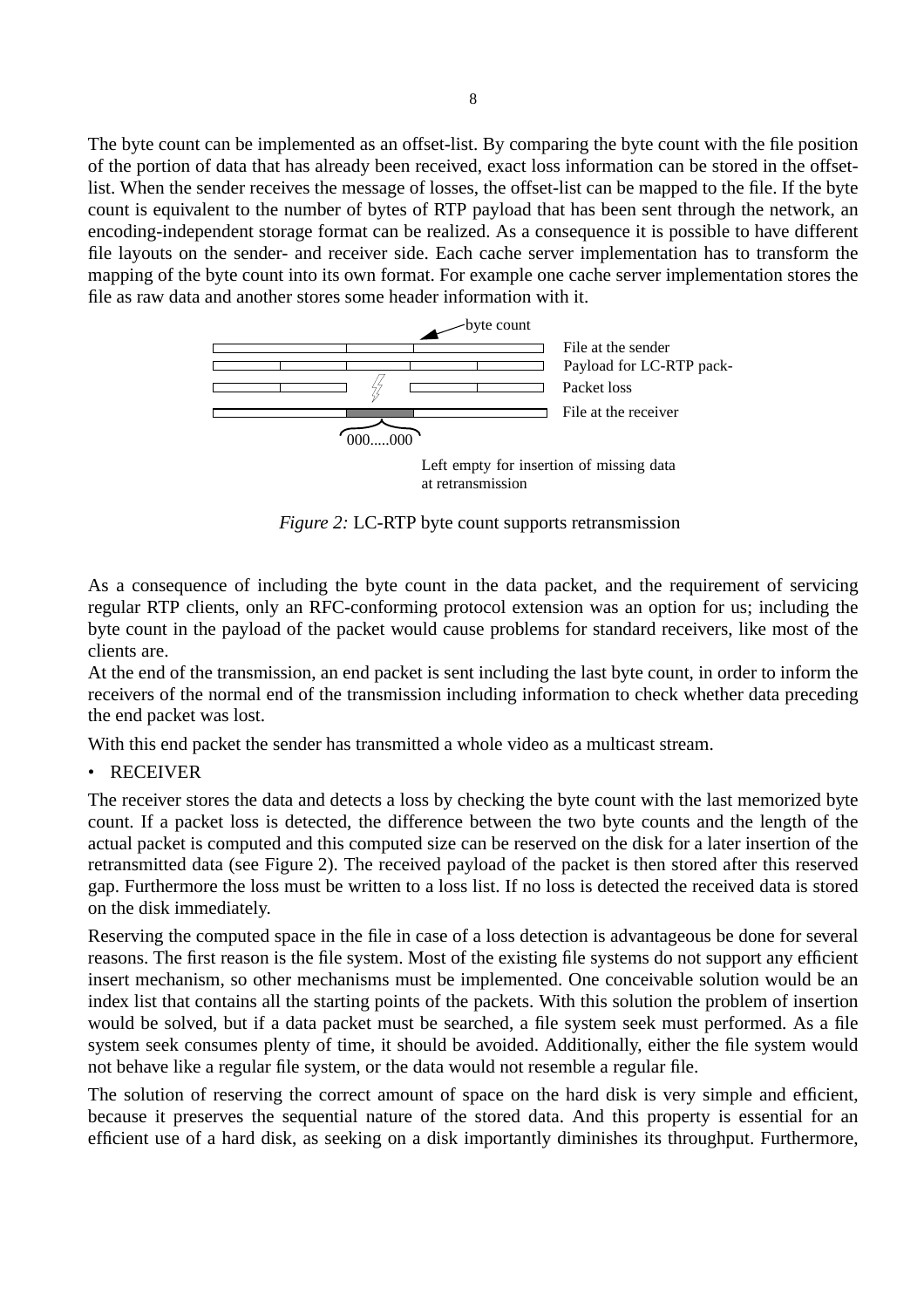this allows LC-RTP to be compatible with multimedia file systems [\(\[\[HaSc96\]\]](#page-16-0), [\[\[MNR94\]\]\)](#page-17-0) which are penalized by inserting or do not support it at all.

#### **Actions after the content transmission**

#### • SENDER

After sending the end packet the sender starts a timer. This timer should be a multiple of the worst case RTT (Round Trip Time) between the sender and the known receivers. This RTT can be computed with the periodic RTCP packets that are sent for calculations of the network quality. The relevant value can be a worst case RTT, so no special RTT to a special client or server needs to be stored or computed. During this timer period at least one loss list has to be received from a receiver that has detected packet losses. If the timer runs out without reception of such a loss list, the sender assumes that no loss occurred during the transmission and terminates the session completely.

If a loss list arrives, the requested data is stored in a schedule list. This list includes the requested ranges of data and a counter which indicates how many reporting clients miss this specific data range. The counter is incremented if a loss list from a client arrives that includes a request for data that is already included in the sender's loss list. The counter gives an appropriate strategy some information on a schedule for the retransmission of the lost data. A simple strategy might send the data ranges with the highest loss counter at first, because this ensures that the majority of the cache servers get the lost data early and can then terminate their session and leave the IP multicast group.

Resent packets should be of the same size as the packets that were first sent during the first transmission in order to allow a simple storing mechanism at the receiver's side. The sending mechanism doesn't need to check the range borders but only to check whether the packet has to be stored or not. The byte count that is sent now must be the same as the byte count sent the first time, as otherwise no guarantees of the receiver-sided recognition of the packets can be made. In the same functional procedure as the packet is sent, the schedule list must be updated. This means that the resent data range must be deleted from this list.

When the last entry of the list is processed and deleted, the sender resends the end packet in order to inform the receivers that this retransmission cycle is over. The sender repeats now the procedure of setting a timer and waiting for new possible loss lists to arrive. This procedure is repeated until an application-specific retransmission counter has reached its threshold value or until no more loss lists are sent. The retransmission counter prevents the procedure from repeating endlessly in the case of unexpectedly bad network conditions or in case of misbehaving clients.

#### • RECEIVER

With the reception of the end packet the receiver finishes the normal procedure of the transmission of the content and starts the procedure for initiating retransmissions. To avoid a possible overload of the sender, loss lists are sent from the receivers after a random amount of time. This number should be chosen randomly, but below one measured RTT, where the distance from the sender is considered. The loss list should include all ranges of the detected data losses. If ranges are direct neighbors, they should be combined into one range, in order to keep the size of the list small. This ensures that the additional load of the network remains small. The procedure of sending the loss list after the main transmission ensures that no additional network traffic directed toward the end systems arises during the stream transmission. With this strategy possible network load computations and access control mechanisms need not be changed.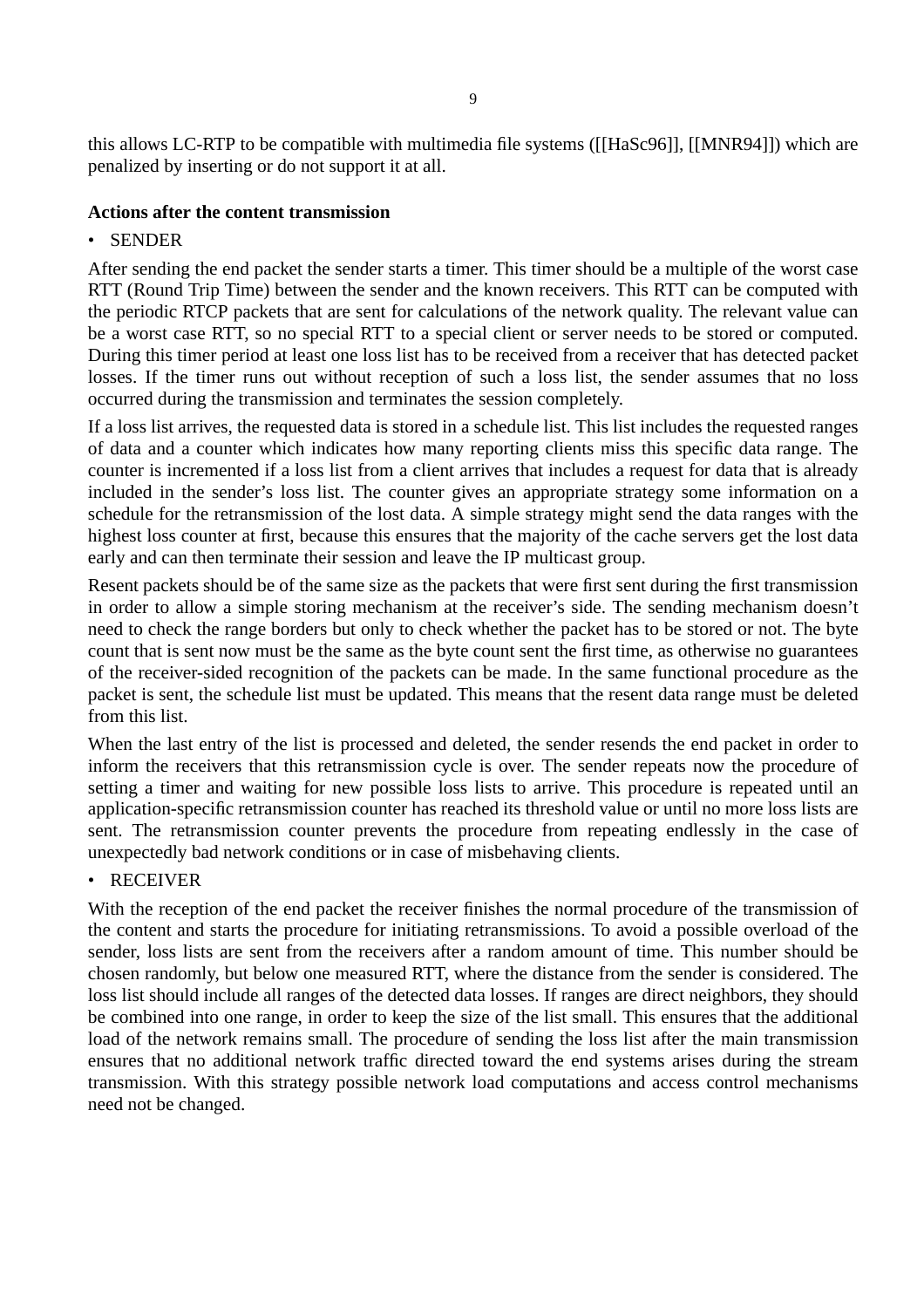Every retransmitted packet is analyzed to find our whether the byte count in the packet is in the loss list. If it is, the packet is saved at the indicated position in the file by using, if necessary, an offset procedure similar to the one of the sender. Concurrently, the loss list is updated. If the byte count is not included in the loss list the packet is discarded.

When a new end packet arrives, the loss list must be checked. If the list is not empty it has to be sent to the sender again. This procedure is repeated until the loss list is empty, in which case the receiver leaves the multicast group, or until the retransmission counter reaches the application-specific maximum.

To avoid the blocking of a receiver a timer is necessary that terminates the session if no end packet or other resent packets are received after a considerable period.

#### **6 Use and Integration of Protocols**

The design of LC-RTP was made within the constraints of an RFC-conforming RTP implementation. Nevertheless the overview gave a general solution of designing a reliable multicast protocols for streaming AV content.

#### **6.1 LC-RTP as an RTP Extension**

The main problem in mapping LC-RTP into RTP is the byte count, as it has to be included into the header of RTP (see [Section 5](#page-6-0)). This is necessary in order to keep content of LC-RTP packages compatible with RTP-related packaging RFCs and therefore to make it possible for standard RTP clients to receive LC-RTP streams. Figure RTP header shows an RTP header.



#### *Figure 3:* RTP header

The only legal way of inserting the byte count into the RTP header and not into the payload is the use of the extension header of RTP (Figure 4). By setting the x-bit a variable-length header extension to the

> 0  $1$   $2$   $3$ 0 1 2 3 4 5 6 7 8 9 0 1 2 3 4 5 6 7 8 9 0 1 2 3 4 5 6 7 8 9 0 1 +-+-+-+-+-+-+-+-+-+-+-+-+-+-+-+-+-+-+-+-+-+-+-+-+-+-+-+-+-+-+-+-+ | defined by profile | length +-+-+-+-+-+-+-+-+-+-+-+-+-+-+-+-+-+-+-+-+-+-+-+-+-+-+-+-+-+-+-+-+ byte count (64 bit) +-+-+-+-+-+-+-+-+-+-+-+-+-+-+-+-+-+-+-+-+-+-+-+-+-+-+-+-+-+-+-+-+ | byte count | +-+-+-+-+-+-+-+-+-+-+-+-+-+-+-+-+-+-+-+-+-+-+-+-+-+-+-+-+-+-+-+-+

*Figure 4:* RTP header extension

RTP header is appended. A header extension contains a 16-bit length field that counts the number of 32 bit words in the extension, excluding the four-octet extension header (therefore zero is a valid length).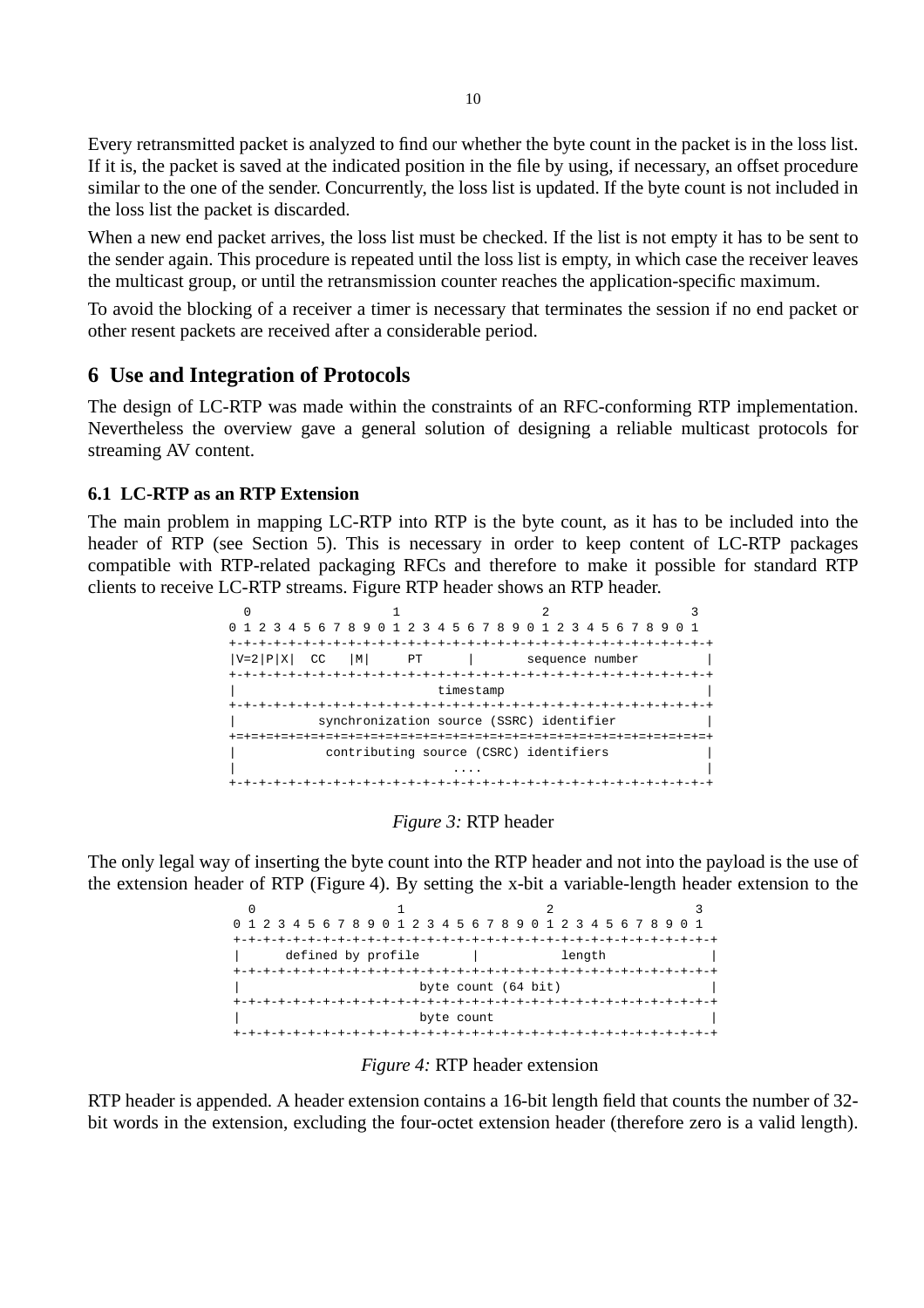The other field of the extension header is intended for identifying different header extensions. LC-RTP defines two kinds of header extensions. They are defined to easily distinguish whether a packet is sent as part of the regular stream or during a retransmission phase. The only difference between them is the value in the identifier field. Each extension header has, in addition to the two RTP dependent extension fields, the byte count field. For a current video streaming application this field should be 64 bit long, as a wrap around of the byte count must be prevented. For other applications a simple 32 bit word may be sufficient.

During the usual transmission the RTP transmission is made as usual, except for the byte count which is included in the RTP header. At the end of the transmission an end packet is sent. An appropriate way to do this is by sending an RTCP packet. This packet should not be the normal RTCP BYE packet, as this is used for other meanings. Thus, an application dependent extension RTCP packet must be created. An application defined RTCP packet is shown in figure Application defined RTCP packet.

|                                | 1 2 3 4 5 6 7 8 9 0 1 2 3 4 5 6 7 8 9 0 1 2 3 4 5 6 7 8 9 |        | 0 1 |
|--------------------------------|-----------------------------------------------------------|--------|-----|
|                                |                                                           |        |     |
| $ V=2 P $ subtype   PT=APP=204 |                                                           | length |     |
|                                |                                                           |        |     |
|                                | SSRC/CSRC                                                 |        |     |
|                                |                                                           |        |     |
|                                | name (ASCII)                                              |        |     |
|                                |                                                           |        |     |
|                                | application-dependent data                                |        |     |
|                                | -+-+-+-+-+-+-+-+-+-+-+-+-+-+-+-+-+                        |        |     |

*Figure 5:* Application defined RTCP packet

LC-RTP defines two application defined RTCP packets. The first one is the end packet and the second one is the loss list packet. The NAME field of both packets is set to LRTP, as it has to be a four digit ASCII name.

The only additional data transmitted in the end packet is the last byte count of the session. The name of the packet itself is of enough information for the receiver to interpret this as the end of the normal transmission. The list appended into the loss list packet should be appended as a list of byte count ranges. If the loss list exceeds the maximal UDP packet size it should be transmitted in several packets. This avoids any congestion problems with the network.

After the loss lists are sent the sender retransmits the lost data by using the extended RTP packets as shown above. These minimal modifications show that the main work of LC-RTP is handled by the logic of the sender and receiver. The extension to RTP is minimal and should be ignored by other applications. In this way LC-RTP is compatible with other applications that participate in the session, like the display tools. This compatibility is very important, because it ensures that a cache server update can be made in parallel to a customer request.

While testing LC-RTP with usual MBone tools an incompatibility was detected. *Vic* and *vat* do not accept any extension to RTP, so they reject all packets with the x-bit set. A comment in the source code explains that an RTP extension is explicitly forbidden through the minimal-control audio and video profile. We have not found any RFC-compliant work-around to this problem, but since *vic* and *vat* implement the variable CSRC list, we have identified at least a non-compliant fix. Since we assume that a cache-based streaming systems would not use mixers, we misuse the CSRC field to transport the byte count instead of the unsupported extension header.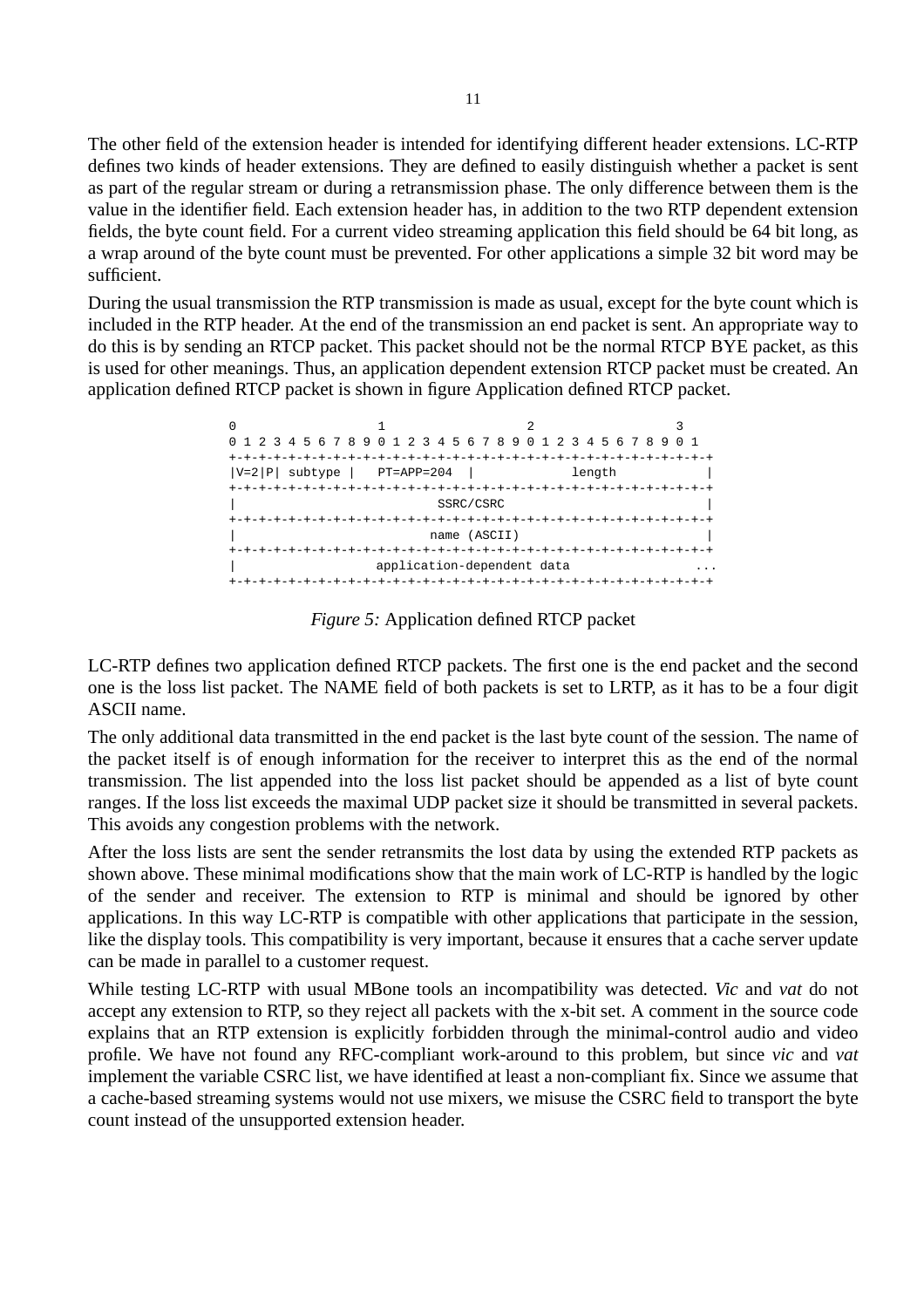<span id="page-12-0"></span>We believe that for the intended application class, the argue that the header extension is sufficiently cheap with an overhead of 8 to 12 bytes per packet. Assuming UDP packets with a typical payload of 512 bytes, our header this causes an overhead of about 1,6%. Furthermore this type of extension is defined in the original RTP RFC [\(\[\[SCF+96\]\]\)](#page-17-0) and should -theoretically- be implemented by all RTP implementations.

#### **6.2 Application-specific SDP Usage**

The Session Description Protocol (SDP) has been produced by the MMUSIC working group of the IETF. It was originally intended as a complement for the session announcement protocol SAP to communicate conference addresses and tool-specific information over the MBone. Alternatives such as HTML postings or E-mail distribution of session descriptions were taken into account as well. With this primary goal in mind, SDP does not support negotiation of any of session information, but is just used for dissemination.

With the exception of character encoding rules, this line- and column-oriented protocol is extremely simple. Table 2 shows all of the two character keywords of SDP in the exact order of occurrence in a session description. Keywords must be in first column of a line, without white space before or after the equal sign, and are followed by a set of values on the same line. Carriage return and newline characters determine the end of line, without escaping options.

|                        | keyword                          | meaning                              | occurrences |
|------------------------|----------------------------------|--------------------------------------|-------------|
| $V =$                  |                                  | protocol version                     | 1           |
| $\Omega$ =             |                                  | owner/creator and session identifier | 1           |
| $s=$                   |                                  | session name                         | 1           |
| $i=$                   |                                  | session information                  | $0-1$       |
| $u=$                   |                                  | URI of description                   | $0-1$       |
| $e=$                   |                                  | E-mail address                       | $0-1$       |
| $p=$                   |                                  | phone number                         | $0 - 1$     |
| $c=$                   |                                  | connection information               | $0-1$       |
| $b=$                   |                                  | bandwidth information                | $0-1$       |
| time description block |                                  | $>=1$                                |             |
|                        | $t =$                            | time the session is active           | 1           |
|                        | $r =$                            | zero or more repeat times            | $0-1$       |
| $Z =$                  |                                  | time zone adjustments                | $0-1$       |
| $k=$                   |                                  | encryption key                       | $0-1$       |
| $a=$                   |                                  | zero or more session attribute lines | $0-1$       |
|                        | media description block<br>$>=0$ |                                      |             |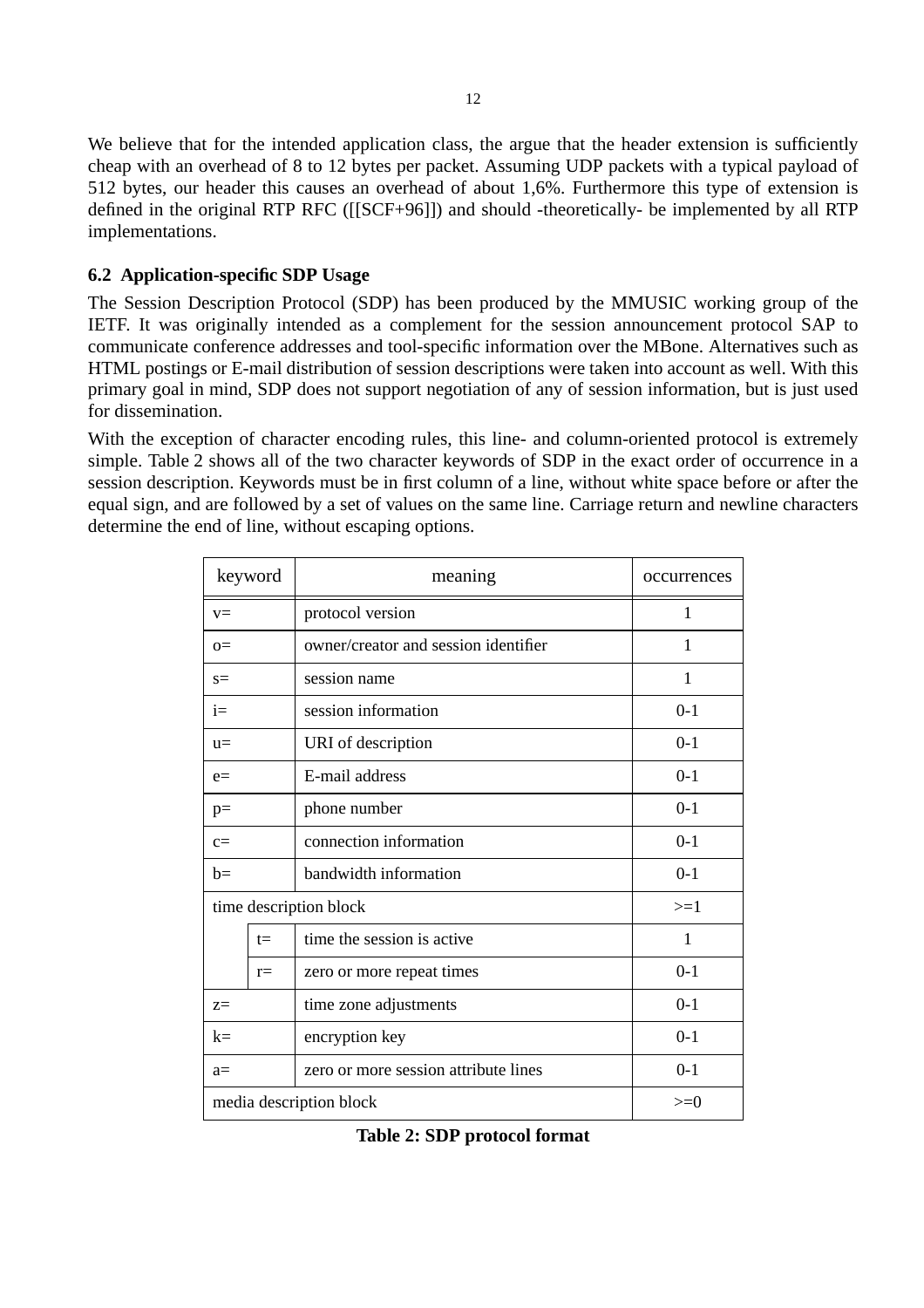| keyword |      | meaning                            | occurrences |
|---------|------|------------------------------------|-------------|
|         | $m=$ | media name and transport address   |             |
|         | $i=$ | media title                        | $0-1$       |
|         | $c=$ | connection information             | $0-1$       |
|         | $b=$ | bandwidth information              | $0 - 1$     |
|         | $k=$ | encryption key                     | $0-1$       |
|         | $a=$ | zero or more media attribute lines | $>=0$       |

**Table 2: SDP protocol format**

We have found SDP appropriate without changes for our purposes. For that reason, this section is restricted to a demonstration of SDP's applicability (in conjunction with RTSP) to the complicated case that the patching/stream tapping mechanism [\(\[\[HCS98\]\]](#page-16-0), [\[\[GLZ+99\]\], \[\[CaLo97\]\]\)](#page-16-0) is applied transparently to the clients at the caches. Figure 6 gives an example that can be described by the following SDP messages.



*Figure 6:* A Possible Caching Procedure

A movie encoded as MPEG system is requested on Oct 17 17:54:46 (3149164486) by an RTP-capable client from its LC-RTP capable proxy cache server (Figure 6 I), and it runs for 90 minutes, i.e. until 19:24:46 (3149169886). This initial viewer will receive the session description of [Figure 7.](#page-14-0) The encoding format is RTP/AVP, which is on the one hand supposed to deceive the client that understands only RTP, on the hand legal, since LC-RTP is RTP compliant. The only deviation from a regular RTP transmission that would be announced by a server is the session attribute *fmtp:lcrtp*, which indicates to the cache servers that our proprietary protocol extension is used as well.

Another user (Figure 6 II) will request the same title five minutes after the start of the movie, i.e. at 17:59:46 (3149164786). When its proxy cache communicates with the original server, it will receive the session description of [Figure 8.](#page-14-0) This session description contains two time fields, the first giving the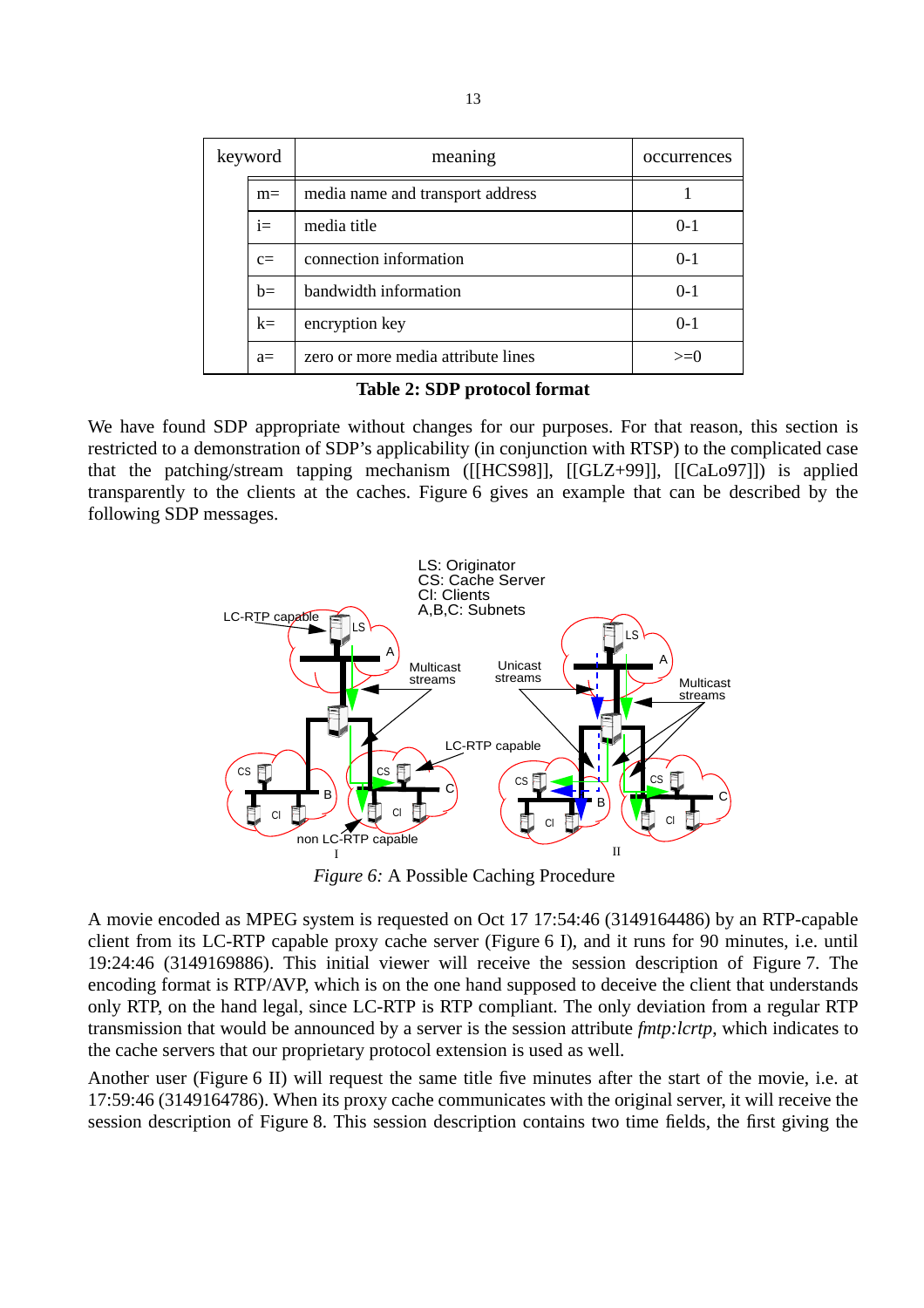```
v=0o=vsadmin 3149164486 3149164486 IN IP4 192.168.2.1
s=phantclip.mpg
i=The Phantom Menace
c=IN IP4 224.2.24.8/16
t=3149164486 3149169886
k=prompt
a=recvonly
a=fmtp:lcrtp
m=video 49170 RTP/AVP 0
```
*Figure 7:* SDP specification for an initial LC-RTP stream

original time span, which has already started. The second is the display time of the patch stream, fives minutes from the current time. In the first media description block, information is given that allows to join the multicast stream; in the second media description block, the batch stream is described. It is sent with port information that differs from the original port. This is necessary to allow pass-through delivery of the initial portion of the movie to the client - the packet sequence numbers of the main portion of the movie, which are higher than those that it expects, would force the client to assume major packet losses in its session.

```
v=0o=vsadmin 3149164486 3149164786 IN IP4 192.168.2.1
s=phantclip.mpg
i=The Phantom Menace
c=IN IP4 224.2.24.8/16
t=3149164486 3149169886
t=3149164786 3149165086
k=prompt
a=recvonly
a=fmtp:lcrtp
m=video 49170 RTP/AVP 0
a=rtpmap:0 MPEG1/1411200
m=video 49172 X-LCRTP/AVP 0
```
*Figure 8:* SDP specification for an joining LC-RTP streams

In case of support for Patching or one of its variations, it is necessary to support segmented streams and partial retransmission. To support this, another request is re-routed through an LC-RTP-capable proxy server.

The cache server needs to reconstruct the SDP description. [Figure 9](#page-15-0) shows how the example is modified to include the information that the proxy server is giving to the client to implement a concatenation of the patch stream and the cached stream into a contiguous sequence of a longer one. In this modified SDP description, several details are of interest:

- the  $t=$  field is now showing start and end times that cover the complete movie length with a time offset appropriate for the 5 minutes that the client has arrived after the original start,
- the *a=fmtp*: line is kept for informative purposes
- the session level line *a=control:rtsp://cache.server.com/phantclip.mpg* indicates that aggregate control is being used; this is necessary and must be enforced by the proxy cache. If the client would be allowed to manipulate the video sessions independently, the situation may arise that the second part of the movie is displayed in parallel with or with an offset from the first part.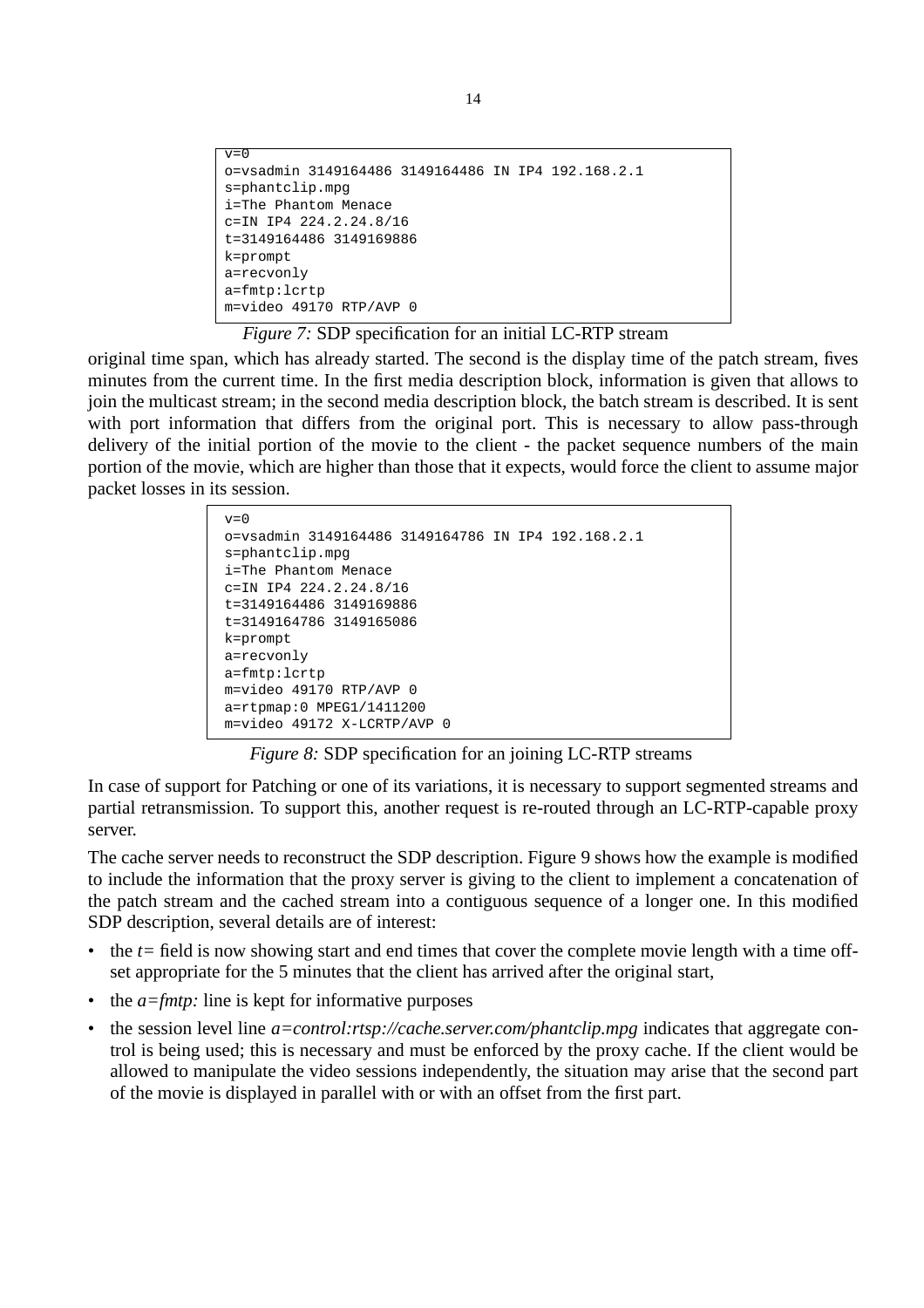```
v=0o=vsadmin 3149164486 3149164786 IN IP4 192.168.2.1
s=phantclip.mpg
i=The Phantom Menace
c=IN IP4 224.2.24.8/16
t=3149164486 3149170186
k=prompt
a=recvonly
a=fmtp:lcrtp
a=control:rtsp://cache.server.com/phantclip.mpg
m=video 49172 RTP/AVP 0
a=control:patch=1
a=range:npt=0-360
m=video 49172 RTP/AVP 0
a=control:base
a=range:npt=360-324000
```
*Figure 9:* Pass-through SDP specification moving from the proxy cache to the client

- the media level lines *a=control:patch=1* and *a=control:base* are server-chosen names for the stream elements that are delivered.
- the lines *a=range:npt=0-360* and *a=range:npt=360-324000* imply for the client that the second stream needs to be played in sequence with the first one.

# **7 Conclusions**

#### **Performance of LC-RTP**

After the implementation of LC-RTP was finished we did some measurement to confirm the assumption that LC-RTP is on one hand reliable and on the other hand performing at least as well as other transport protocols. Therefore we did some long distance measurement between Germany and the USA. A few test have been made so far which indicate that both assumptions are fulfilled by LC-RTP. In the future more performance measurement will be done to consolidate our results.

During the tests we realized that LC-RTP did perform well in point-to-point tests which leads us to the conclusion that LC-RTP must not be used in multicast scenarios only.

#### **Possible Operation Modes**

Caching and prefetching of AV content is a powerful method to increase overall performance in the Internet. LC-RTP is designed for this environment. LC-RTP is a simple and efficient reliable multicast protocol compatible with the original RTP. It needs to be implemented only in web servers and proxies. These servers have to be adapted to LC-RTP and they need mainly a list implementation, so the adaptation is a very simple procedure. Other tools are not affected.

All resources are used carefully and the extension permits an implementation to use a simple method to keep the sequential nature of the stored data without buffering. This method considers hard disk performance and possible network structures without wasting resources (like main memory and CPU power). Its intention is to allow a maximum number of concurrent streams handled by the cache servers. As no additional packets are sent during the regular session and the packet sizes are hardly bigger than those of an standard RTP sender, all access control mechanisms and network quality computations can remain unmodified. The only difference to a normal transmission is the fact that after the session, a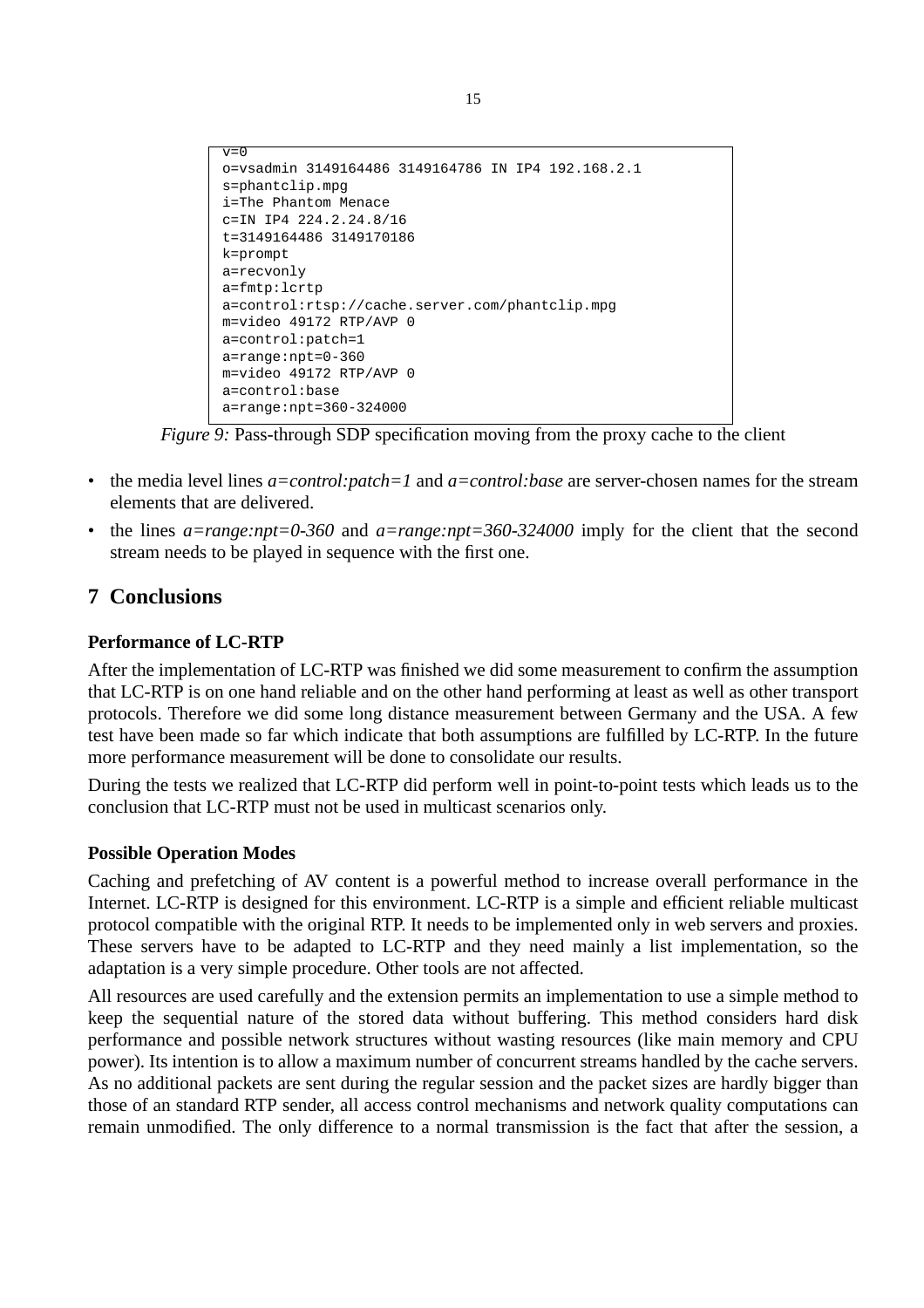<span id="page-16-0"></span>retransmission of the lost packets to receivers with LC-RTP extensions is performed. A conforming, standard RTP receiver would recognize this as a normal session termination, and would not be affected. Unfortunately, we have observed that popular tools such as *vic* and *vat* do not completely conform to the RTP RFCs. A fix for this situation has been implemented, although LC-RTP's RFC compliance is violated in this case.

By using the same ports as the normal communication, no address conflicts will occur. Multicast ensures a minimum load increase on the network, because the packets are sent only to members of the multicast group, during a transmission to a regular customer.

LC-RTP also supports late joins and early ends of the transmission. The full value of the LC-RTP extension in combination with a special cache server is not yet achieved by simple caching mechanisms. We have already planned a combination of the enhanced Patching technique ([[HCS98]], [[GLZ+99]], [[CaLo97]]) with LC-RTP, supported by RTSP and SDP as shown in [Section 6.2,](#page-12-0) to achieve a relevant decrease in the number of redundant transfers. Since this requires a change in the cache servers' semantics for stream joining (multiple multicast streams must be joint into a single one) we have decided to implement RTP classes with hooks for fine-grained modifications to functional blocks.

#### **8 References**

| [BDH94]      | C. Mic Bowman, Peter B. Danzig, Darren R. Hardy, Udi Manber and Michael F. Schwartz, Harvest: A<br>Scalable, Customizable Discovery and Access System, Technical Report CU-CS-732-94, Department<br>of Computer Science, University of Colorado, Boulder, July 1994 |
|--------------|---------------------------------------------------------------------------------------------------------------------------------------------------------------------------------------------------------------------------------------------------------------------|
| [BFF96]      | T. Berners-Lee, R. Fielding, H. Frystyk, "Hypertext Transfer Protocol -- HTTP/1.0", IETF, RFC 1945,<br>May 1996                                                                                                                                                     |
| $[ BZB+97]$  | R. Braden, L. Zhang, S. Berson, S. Herzog, S. Jamin, Resource ReSerVation Protocol (RSVP),<br>Request for Comments: 2205, Network Working Group, 1997                                                                                                               |
| [Calo97]     | S. W. Carter, D. Long, "Improving Video-on-Demand Server Efficiency through Stream Tapping",<br>Proc. of ICCCN'97, Las Vegas, NV, USA, September 1997                                                                                                               |
| $[FIL+97]$   | Sally Floyd, Van Jacobson, Ching-Gung Liu, Steven McCanne, and Lixia Zhang, A Reliable Multicast<br>Framework for Light-weight Sessions and Application Level Framing, ACM Transactions on<br>Networking, 1997                                                      |
| [GBW97]      | Carsten Griwodz, Michael Bär, Lars C. Wolf, Long-term Movie Popularity Models in Video-on-<br>Demand Systems, Proc. of ACM MM'97, Seattle 1997                                                                                                                      |
| $[GLZ+99]$   | C. Griwodz, M. Liepert, M. Zink, and R. Steinmetz, Tune to Lambda Patching, In 2nd Workshop on<br>Internet Server Performance (WISP 99), at ACM Sigmetrics '99, May 1999                                                                                            |
| [HaJa $98$ ] | M. Handley, V. Jacobson, "SDP: Session Description Protocol", RFC 2327, IETF, April 1998                                                                                                                                                                            |
| [ $Hasc96$ ] | R. Haskin and F. Schmuck, The Tiger Shark File System, Proceedings of IEEE 1996 Spring<br>COMPCON, Santa Clara, CA, USA, February 1996                                                                                                                              |
| [HCS98]      | K.A. Hua, Y. Cai, S. Sheu, Patching: A Multicast Technique for True Video-on-Demand Services,<br>Proc. of ACM Multimedia 1998, pp. 191-200, 1998                                                                                                                    |
| [Hos98]      | Philipp Hoschka (Edtr.), "Synchronized Multimedia Integration Language (SMIL) 1.0 Specification",<br>W3C Recommendation 15-June-1998, W3C, June 1998, http://www.w3.org/TR/1998/REC-smil-<br>19980615                                                               |
| [ISO96]      | ISO/IEC IS 13818, "Information Technology - Generic Coding of Moving Pictures and Associated<br>Audio Information (MPEG2)", ISO/IEC JTC1/SC29, 1996                                                                                                                 |
| [Lia $98$ ]  | Tie Liao. Light-weight Reliable Multicast Protocol. Technical Report, INRIA, Le Chesnay Cedex,<br>France, 1998                                                                                                                                                      |